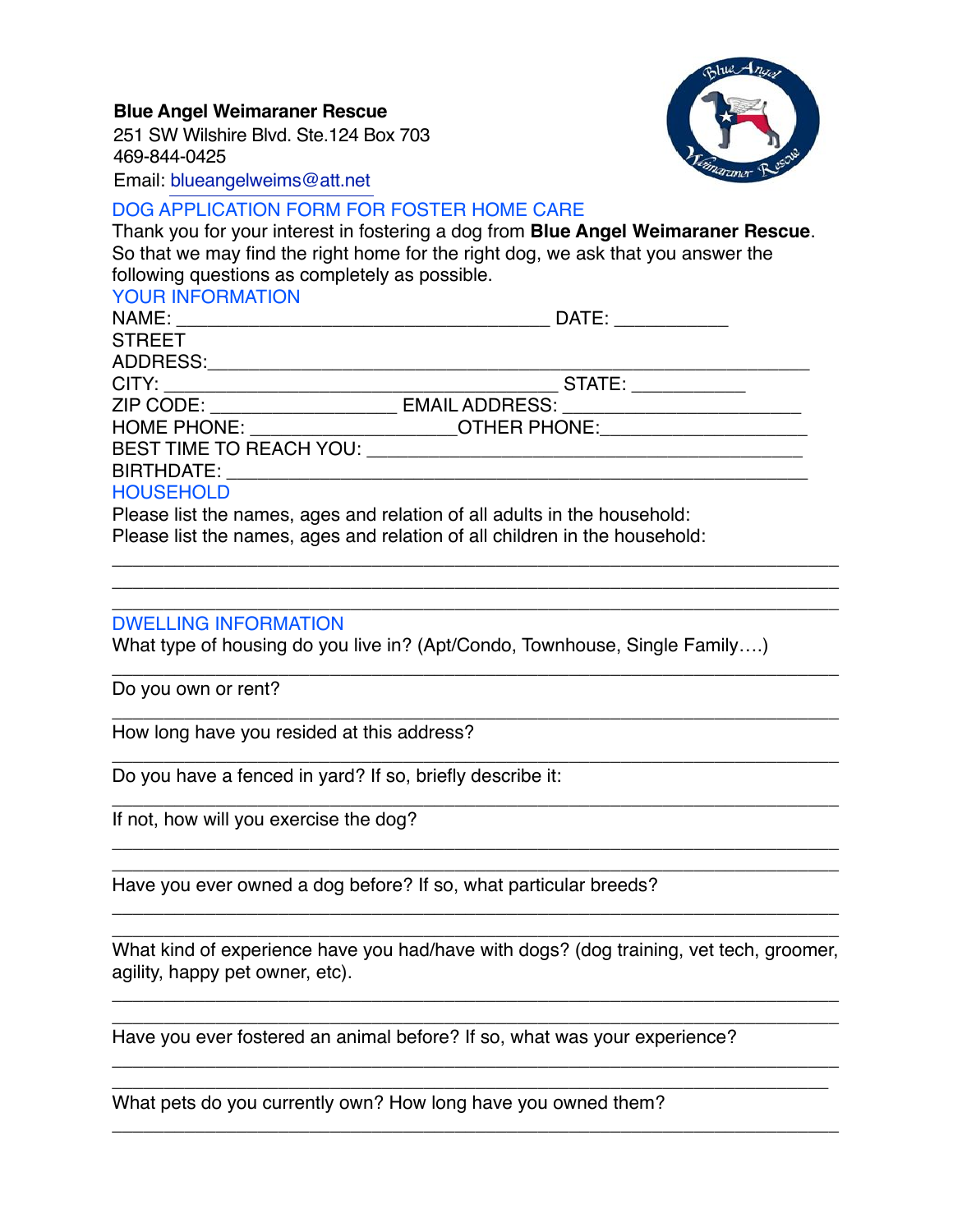\_\_\_\_\_\_\_\_\_\_\_\_\_\_\_\_\_\_\_\_\_\_\_\_\_\_\_\_\_\_\_\_\_\_\_\_\_\_\_\_\_\_\_\_\_\_\_\_\_\_\_\_\_\_\_\_\_\_\_\_\_\_\_\_\_\_\_\_\_\_ If you currently own a dog, is it spayed/neutered?

How many hours per day will the foster dog be left alone?

Where will the foster dog stay during the day? During the night?

Who will be the primary caretaker of the dog?

Does anyone in the household have allergies?

If there are no children living with you, are there children that visit, for example, grandchildren, children you babysit, etc?

\_\_\_\_\_\_\_\_\_\_\_\_\_\_\_\_\_\_\_\_\_\_\_\_\_\_\_\_\_\_\_\_\_\_\_\_\_\_\_\_\_\_\_\_\_\_\_\_\_\_\_\_\_\_\_\_\_\_\_\_\_\_\_\_\_\_\_\_\_\_

\_\_\_\_\_\_\_\_\_\_\_\_\_\_\_\_\_\_\_\_\_\_\_\_\_\_\_\_\_\_\_\_\_\_\_\_\_\_\_\_\_\_\_\_\_\_\_\_\_\_\_\_\_\_\_\_\_\_\_\_\_\_\_\_\_\_\_\_\_\_

\_\_\_\_\_\_\_\_\_\_\_\_\_\_\_\_\_\_\_\_\_\_\_\_\_\_\_\_\_\_\_\_\_\_\_\_\_\_\_\_\_\_\_\_\_\_\_\_\_\_\_\_\_\_\_\_\_\_\_\_\_\_\_\_\_\_\_\_\_\_

\_\_\_\_\_\_\_\_\_\_\_\_\_\_\_\_\_\_\_\_\_\_\_\_\_\_\_\_\_\_\_\_\_\_\_\_\_\_\_\_\_\_\_\_\_\_\_\_\_\_\_\_\_\_\_\_\_\_\_\_\_\_\_\_\_\_\_\_\_\_

\_\_\_\_\_\_\_\_\_\_\_\_\_\_\_\_\_\_\_\_\_\_\_\_\_\_\_\_\_\_\_\_\_\_\_\_\_\_\_\_\_\_\_\_\_\_\_\_\_\_\_\_\_\_\_\_\_\_\_\_\_\_\_\_\_\_\_\_\_\_

\_\_\_\_\_\_\_\_\_\_\_\_\_\_\_\_\_\_\_\_\_\_\_\_\_\_\_\_\_\_\_\_\_\_\_\_\_\_\_\_\_\_\_\_\_\_\_\_\_\_\_\_\_\_\_\_\_\_\_\_\_\_\_\_\_\_\_\_\_\_

\_\_\_\_\_\_\_\_\_\_\_\_\_\_\_\_\_\_\_\_\_\_\_\_\_\_\_\_\_\_\_\_\_\_\_\_\_\_\_\_\_\_\_\_\_\_\_\_\_\_\_\_\_\_\_\_\_\_\_\_\_\_\_\_\_\_\_\_\_\_ \_\_\_\_\_\_\_\_\_\_\_\_\_\_\_\_\_\_\_\_\_\_\_\_\_\_\_\_\_\_\_\_\_\_\_\_\_\_\_\_\_\_\_\_\_\_\_\_\_\_\_\_\_\_\_\_\_\_\_\_\_\_\_\_\_\_\_\_\_\_

\_\_\_\_\_\_\_\_\_\_\_\_\_\_\_\_\_\_\_\_\_\_\_\_\_\_\_\_\_\_\_\_\_\_\_\_\_\_\_\_\_\_\_\_\_\_\_\_\_\_\_\_\_\_\_\_\_\_\_\_\_\_\_\_\_\_\_\_\_\_

\_\_\_\_\_\_\_\_\_\_\_\_\_\_\_\_\_\_\_\_\_\_\_\_\_\_\_\_\_\_\_\_\_\_\_\_\_\_\_\_\_\_\_\_\_\_\_\_\_\_\_\_\_\_\_\_\_\_\_\_\_\_\_\_\_\_\_\_\_\_

How often do you travel? Are you planning a vacation in the near future?

Have you ever crate trained a dog?

\_\_\_\_\_\_\_\_\_\_\_\_\_\_\_\_\_\_\_\_\_\_\_\_\_\_\_\_\_\_\_\_\_\_\_\_\_\_\_\_\_\_\_\_\_\_\_\_\_\_\_\_\_\_\_\_\_\_\_\_\_\_\_\_\_\_\_\_\_\_ Are you willing to have someone from the BAWR visit your home for a home visit?

Are you willing to cover the costs of caring for a foster dog except for medical expenses?

#### PERSONAL REFERENCE INFORMATION

Please supply names and telephone numbers for 3 personal references, including your veterinarian.

\_\_\_\_\_\_\_\_\_\_\_\_\_\_\_\_\_\_\_\_\_\_\_\_\_\_\_\_\_\_\_\_\_\_\_\_\_\_\_\_\_\_\_\_\_\_\_\_\_\_\_\_\_\_\_\_\_\_\_\_\_\_\_\_\_\_\_\_\_\_ \_\_\_\_\_\_\_\_\_\_\_\_\_\_\_\_\_\_\_\_\_\_\_\_\_\_\_\_\_\_\_\_\_\_\_\_\_\_\_\_\_\_\_\_\_\_\_\_\_\_\_\_\_\_\_\_\_\_\_\_\_\_\_\_\_\_\_\_\_\_ \_\_\_\_\_\_\_\_\_\_\_\_\_\_\_\_\_\_\_\_\_\_\_\_\_\_\_\_\_\_\_\_\_\_\_\_\_\_\_\_\_\_\_\_\_\_\_\_\_\_\_\_\_\_\_\_\_\_\_\_\_\_\_\_\_\_\_\_\_\_

 $\overline{\phantom{a}}$ ALL OF THE INFORMATION I HAVE PROVIDED ON THIS APPLICATION IS, TO THE BEST OF MY KNOWLEDGE, TRUE AND COMPLETE. I UNDERSTAND THAT FALSIFYING ANSWERS ON THE APPLICATION, OR AT ANY OTHER TIME DURING THE FOSTERING PROCESS, DISQUALIFIES ME FROM FOSTERING. Signature of applicant:

\_\_\_\_\_\_\_\_\_\_\_\_\_\_\_\_\_\_\_\_\_\_\_\_\_\_\_\_\_\_\_\_\_\_\_\_\_\_\_\_\_\_\_\_\_\_\_\_\_\_\_\_\_\_\_\_\_\_\_\_\_\_\_\_\_\_\_

\_\_\_\_\_\_\_\_\_\_\_\_\_\_\_\_\_\_\_\_\_\_\_\_\_\_\_\_\_\_\_\_\_\_\_\_\_\_\_\_\_\_\_\_\_\_\_\_\_\_\_\_\_ Date:

#### FOSTER CARE AGREEMENT

I understand and agree to all information provided to me in my application process. If the animal I foster is on medication I will continue the medication as directed. I will not let the animal out loose by itself. If during the time I am fostering the animal it requires medical attention I will contact the **Blue Angel Weimaraner Rescue** first unless it is an emergency. I understand the foster animal is the property of **Blue Angel Weimaraner Rescue** and will not sell, trade or dispose of the animal. I understand the importance of